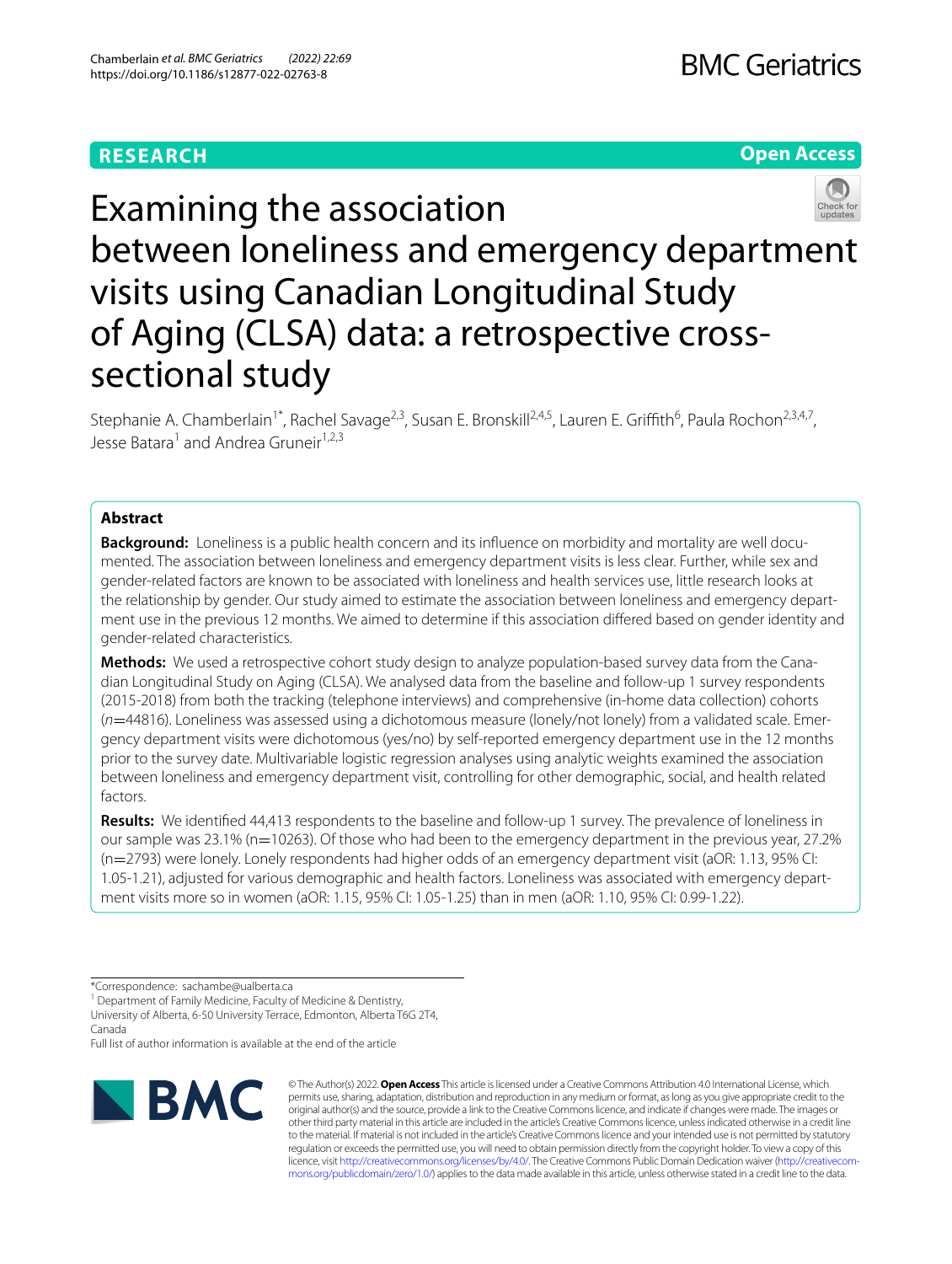**Conclusions:** In our study, loneliness was associated with emergency department visits in the previous 12 months. When our analysis was disaggregated by gender, we found diferences in the odds of emergency department visit for men, women, and gender-diverse respondents. The odds of ED visit were higher in women than men. These fndings highlight the general importance of identifying loneliness in both primary care and hospital. Care providers in ED need resources to refer patients who present in this setting with health issues complicated by social conditions such as loneliness.

**Keywords:** CLSA, Loneliness, Emergency department visits

# **Background**

Loneliness is increasingly recognized as a major health issue, offering a unique opportunity to build concerns for social connection, community, and caring into public health [[1](#page-9-0)]. As individuals get older, they are at heightened risk of loneliness because of age-related transitions including shrinking social networks, widowhood, and retirement  $[2, 3]$  $[2, 3]$  $[2, 3]$  $[2, 3]$ . Loneliness itself is influenced by age, sex (biological) and gender-related (socio-cultural) characteristics and these factors are also associated with health service use [[4\]](#page-9-3). Population based studies can be a useful way to look at issues of loneliness, risk factors and use of health services; although sex is often included as a covariate, few analyses are disaggregated by sex and even fewer consider the infuence of gender identity or genderrelated characteristics [[4\]](#page-9-3). Factors that predict loneliness and reporting of loneliness often difer between men and women [\[5](#page-9-4)]. Social problems such as loneliness may have an efect on older adults' use of health services and their health outcomes. Individual studies have shown some evidence that loneliness is associated with hospital visits [[6,](#page-9-5) [7\]](#page-9-6), and loneliness has been found to be a predictor of early and frequent returns to the emergency department (ED) [[8\]](#page-9-7). Whereas other research has found loneliness to be associated with a greater number of physician visits, but not ED visits or hospitalization  $[9, 10]$  $[9, 10]$  $[9, 10]$  $[9, 10]$  $[9, 10]$ . The mechanisms through which loneliness impacts health service use are not entirely clear, with some studies fnding both under-use and over-use of acute care and primary care services  $[7, 11-13]$  $[7, 11-13]$  $[7, 11-13]$  $[7, 11-13]$  $[7, 11-13]$ . As the number of older adults increases, research identifying how loneliness may contribute to service use in diferent populations is urgently needed.

Emergency departments (ED) are a critical site of care [[14](#page-9-12), [15](#page-9-13)]. Older adults are one of the largest patient populations seen in this setting and compared to younger patients they remain in EDs for longer lengths of time and are at heightened risk of adverse health outcomes [[16](#page-9-14)[–18](#page-9-15)]. Adverse health outcomes can include pressure ulcers, delirium, and increased likelihood of developing new or worsening disability. EDs are the most common entryway into the hospital system and hospitals place older adults at unique risk given their intersecting and complex care needs that can include physical and cognitive impairments and social problems [\[15](#page-9-13), [19](#page-9-16)]. Identifying the relationship between loneliness and ED use is essential because it contributes to optimizing service use in older adults by ensuring individuals receive the right care in the right setting. This may improve the quality of care and quality of life of older adults. Our overall study objective was to estimate the association between loneliness and ED use in a 12-month period using follow-up 1 survey data from the Canadian Longitudinal Study on Aging (CLSA). Our secondary objective was to determine if this association difered based on gender identity and gender-related characteristics.

## **Methods**

We used a retrospective cross-sectional study design to analyse population-based survey data from the Canadian Longitudinal Study on Aging (CLSA) [[20\]](#page-9-17). At the start of this study, the CLSA had collected two waves of data referred to as baseline (2011-2014, including a maintaining contact survey, 2013-2015) and the first follow-up  $(2015-2018)$ . The CLSA consists of two cohorts: Tracking and Comprehensive. The Tracking Cohort (baseline,  $n=21,241$ ) consists of an age- and sex-stratifed random sample of community-dwelling Canadians aged 45 years and older who completed a computer-assisted telephone interview. The Comprehensive Cohort (baseline, n=30,097) is a stratifed (age, sex) random sample of individuals 45 years and older who live within 25 to 50 km of a CLSA data collection site and took part in in-home interviews and provided biological data at CLSA data collection sites [[20](#page-9-17), [21](#page-9-18)]. A common set of core questionnaire data are collected from both cohorts. The CLSA uses the following exclusion criteria: individuals unable to respond in either English or French, persons who are cognitively impaired at the time of recruitment, those living in the three territories, full-time members of the Canadian Armed Forces, individuals living in long-term care homes at baseline, and persons living on reserves and settlements. Informed consent was obtained from all CLSA participants prior to data collection.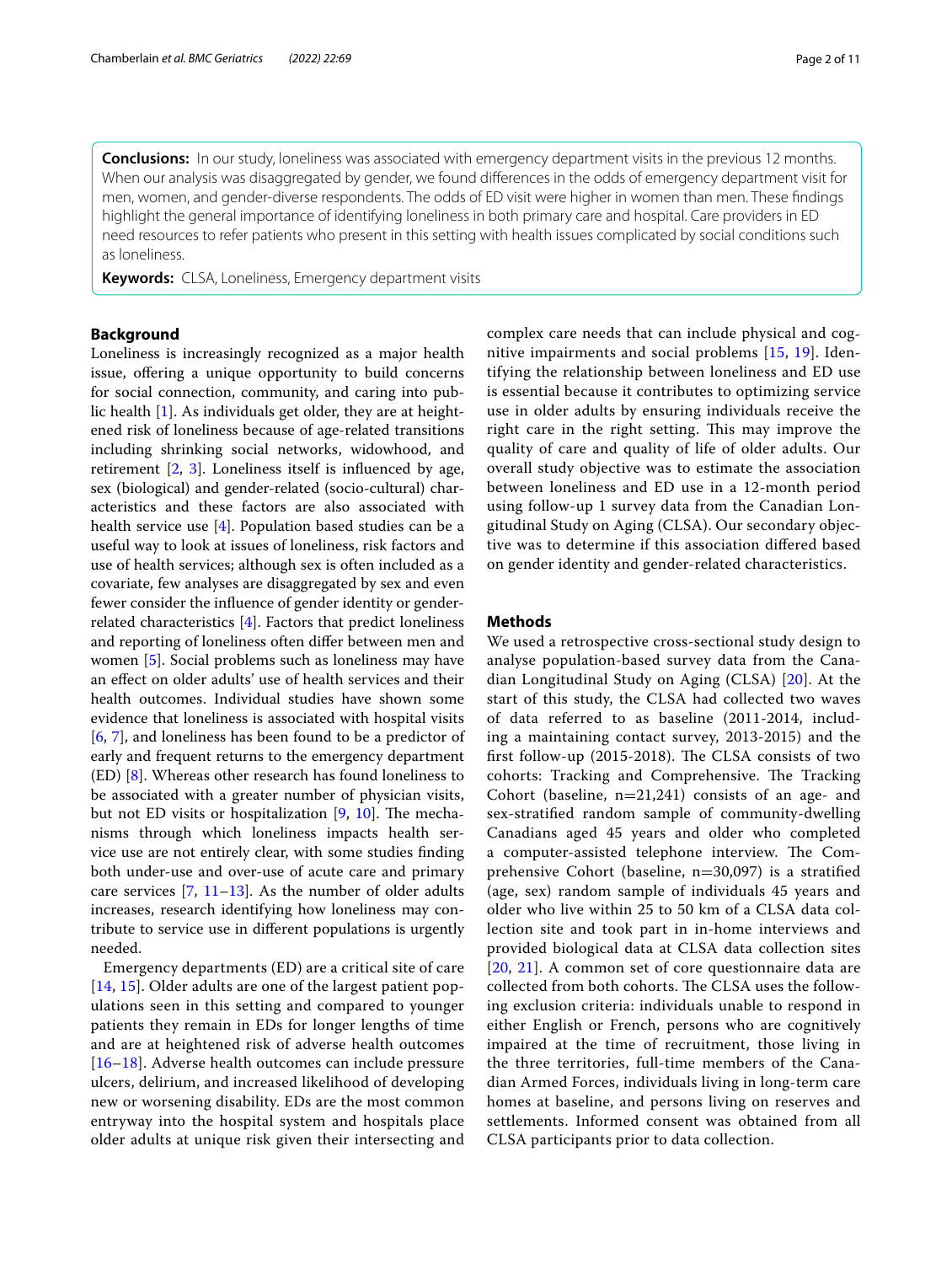## **Study sample**

Our sample included participants in the frst follow-up survey of the CLSA (2015-2018) because it included the validated 3-item University of California, Los Angeles (UCLA) loneliness scale [[22\]](#page-9-19). Our sample is from both the Tracking cohort version 2.1  $(n=17,051)$  and Comprehensive cohort version 3.0 (n=27,765), follow-up 1 survey ( $n=44,816$ ). We then excluded 403 respondents who did not answer the 3-item UCLA loneliness scale or had other missing responses. This resulted in 0.90% (403/44,816) missing data. Given the small percentage of missing data, we used listwise deletion to manage missing responses. The final sample was  $n=44,413$ .

## **Loneliness**

Our primary independent variable of loneliness was measured using the 3-item UCLA loneliness scale [\[23](#page-9-20)]; one of most widely used scales to assess loneliness. The items ask, 1) How often do you feel left out?; 2) How often do you feel isolated from others?; and 3) How often do you feel that you lack companionship?" Items are scored with a Likert scale response category (Hardly ever, Some of the time, Often). Overall scores range from 3 to 9, with higher scores indicating greater perceived loneliness. Exploratory and confrmatory factor analyses have demonstrated robust reliability and concurrent and discriminant validity when used in large, population-based samples [\[22](#page-9-19)]. To create a dichotomous measure (lonely versus not lonely), we identifed individuals in the top quintile of our sample compared to remaining individuals. This approach has been used in other studies  $[24]$  $[24]$ . Based on the distribution of our sample, the score for lonely was  $\geq$ 5 out of 9.

#### **Self‑Reported History of Emergency Department Use**

The outcome was assessed using the following question: "*Have you been seen in an emergency department during the past 12 months?".* It was measured as any (yes/no) selfreported ED use in the 12 months prior to the survey date.

# **Sex and Gender**

Our study has the unique opportunity to examine the relationship between loneliness, gender, and ED visits. The CLSA has both a measure of sex and gender. Sex is measured as the respondent's sex at birth (Male, Female). Gender is measured as the respondent's current gender identity (male, female, transgender man/transman, transgender woman/transwoman, genderqueer, other). We examined the overlap between each sex and gender variable and found high concordance between the two measures (see Supplementary Table [1\)](#page-8-0) so we chose to include only gender in our analyses. We chose to focus on gender identity, rather than sex at birth, because other research has shown that gendered attitudes, self-perception, and social factors are related to loneliness [\[4](#page-9-3), [25](#page-9-22)] and our interest was not biological diferences. We ultimately created a variable based on the respondent's current gender identity, as one of: men (includes transmen), women (includes transwomen), and gender diverse (gender queer, other, do not know). These three categories are consistent with others, including Statistics Canada's gender classifcation [[26](#page-9-23)].

## **Sociodemographic and health variables**

Other variables included in the analysis were selected based on their relationship to loneliness and ED visits in community-dwelling older adults, as shown in prior research [[4,](#page-9-3) [11](#page-9-10), [12](#page-9-24), [27–](#page-9-25)[30](#page-9-26)]. All variables in our analysis are self-reported. We examined respondent demographics including age  $\left( < 65 \right)$  years, 65+ years), education (less than university degree, university degree or higher), ethnicity (White, all else), household income (<\$20,000, \$20,000-<\$50,000, \$50,000+), marital status (single, never married, divorced/separated, married/commonlaw, widowed), living arrangement (live alone=yes/no), and geographic location (urban, rural).

Health related variables included number of chronic conditions. The number of potential chronic illnesses ranged from 1 to 18, the median was 2 and the  $75<sup>th</sup>$  percentile (or  $3<sup>rd</sup>$  quartile) value was 3. We used the  $75<sup>th</sup>$ percentile as the cut off to create a dichotomous variable (1-3 vs 4+). Functional impairment was measured using the 5-point scale from the Older Americans' Resources and Services (OARS) Multidimensional Functional Assessment Questionnaire, which ranges from 2 (Excellent/Good) to 6 (Total Impairment). The CLSA modified this scale so that the range is 1 to 5, and the categories are (none, mild/moderate/severe/total impairment for activities of daily living). Higher values indicate greater impairment [[31\]](#page-9-27). Self-rated mental health was assessed through the following question: "*In general, would you say your mental health is excellent, very good, good, fair or poor?"* (recategorized as: poor, fair/good/very good/excellent), and diagnosis of anxiety (yes, no). The number of depressive symptoms over the past week was measured using the Center for Epidemiologic Studies Depression Scale  $(CES-D)$  [\[32](#page-9-28)]. The 10-item CES-D scale generates a score between 0 and 30 with higher scores indicating a greater number of depressive symptoms. The 10-item scale includes an item that asks whether the respondent has felt lonely. We removed this item and created a revised scale to avoid overlap with our loneliness measure, which is consistent with other research [[24,](#page-9-21) [33](#page-9-29)]. We adopted a cut off of  $<10$  and  $10+[32]$  $10+[32]$ . Other health service use was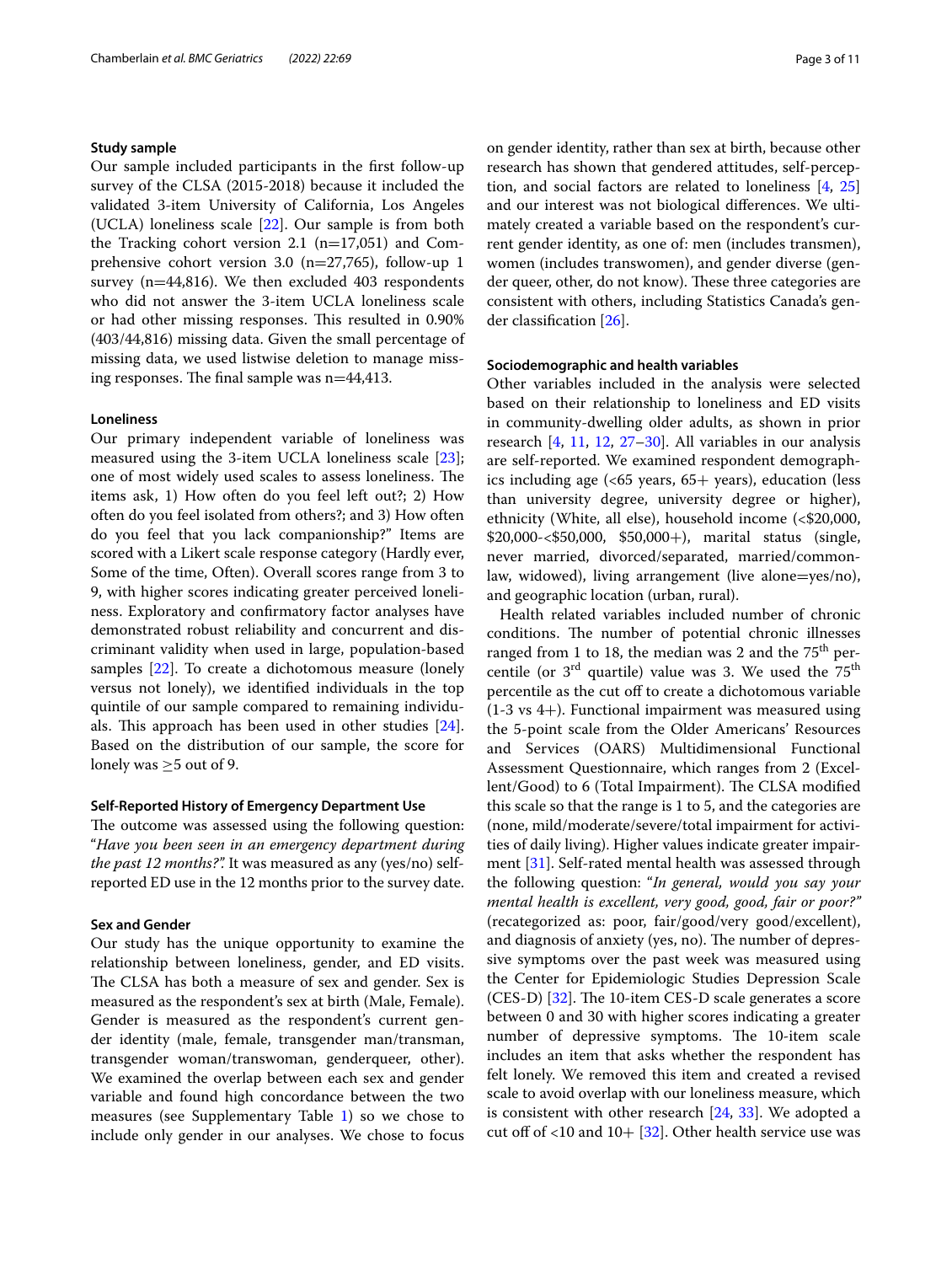measured by asking if the respondent had visited their family doctor in the last 12 months (yes/no).

We also assessed factors related to social isolation, which is often measured by the number of contacts, living arrangements (living alone versus with others), and participation in social activities [[34,](#page-9-30) [35\]](#page-9-31). We identifed whether respondents had seen any of the following social contacts within the last 6 months: children, siblings, other relatives, close friends, neighbors. For social participation, we assessed whether respondents had participated in any of the following activities within the last 6 months: family or friendship activities outside the household, church or religious activities, sports or physical activities, educational and cultural activities, service club or fraternal organizational activities. For each social contact and social participation, respondents were scored from 0-5. We categorized each social contact and activity participation to the following: 0-1=low contact/participation, 2-3=moderate contact/participation, 4-5=high contact/participation.

#### **Analysis**

We calculated descriptive statistics using the unweighted data for all variables. We present frequencies and percentages for categorical variables and median and interquartile range (IQR) for continuous variables. We calculated standardized diferences in proportions for all variables by loneliness (lonely/not lonely). Standardized diference scores are indexes which measure the efect size between two groups and are preferred in large samples  $[36]$  $[36]$ . There is no agreed upon threshold for standardized diferences that indicate imbalance however, it is suggested that a diference in proportion of less than 10% (0.1) indicates little diference [\[36](#page-9-32)]. We presented our descriptive fndings in our pooled sample by lonely/ not lonely and by gender (men, women, gender diverse). We also examined our findings by age  $( $65, 65+$ )$  (Supplementary Tables [2-3](#page-8-0)). We did not report any cell sizes smaller than six and our tables have the following notation  $(0-5)$  when this is the case. This reporting practice is consistent with guidance to limit privacy risks when groups or attributes (i.e., gender identity) have a small denominator or the type of data being reported is unique and might carry a higher risk of identifcation [[37](#page-9-33)].

We used multivariable logistic regression analysis to examine the association between loneliness and ED visit in the previous 12 months, controlling for other demographic, health, and social factors. We used the analytic weights provided by CLSA for the logistic regression models. Unadjusted odds ratios (uOR) and adjusted odds ratios (aOR) are presented. Multivariable analyses were run in the full sample and then disaggregated by gender

(men, women) and age  $( $65, 65+$ ). Due to the small num$ ber of gender diverse respondents, the logistic regression in this analysis adjusted only for age. Statistical software used in the analyses were IBMSPSS version 26 and SAS 9.4. We received research ethics approval from the University of Alberta (Pro00100416). We followed the Strengthening the Reporting of Observational Studies in Epidemiology (STROBE) guidelines for reporting observational cohort studies.

# **Results**

Overall, our sample included 44,413 participants. 23.1%  $(n=10263)$  were identified as lonely (Table [1\)](#page-4-0). Gender diverse respondents had the highest percentage identified as lonely  $(28.2\%, n=11)$ , followed by women  $(25.4\%,$ n=5765), and men (20.6%, n=4483). Our total sample was predominantly White (96.3%, n=42884) and lived in an urban area (89.6%, n=39870). Over 70% (70.7%, n=24224) who were not lonely had a household income of \$50,000+ compared to 51.8% (n=5314) who were lonely. Nearly 20% (19.8%, n=8821) of our total sample reported having 4+ chronic conditions. When we examined chronic conditions and loneliness, 29.3%  $(n=3010)$  lonely of respondents had  $4+$  chronic conditions compared to 17% (n=5811) who were not lonely. Lonely respondents were more likely to report functional impairment (22.1%, n=2263) compared to not lonely (11.2%, n=3839). Less than a quarter of our sample had been to the ED in the prior year  $(22.5\%, n=10009)$ . Of those that were lonely,  $27.2\%$  (n=2793) had been to the ED in the prior year compared to  $21.1\%$  (n=7216) who were not lonely. Over 90% of respondents had been to a family doctor in the last 12 months  $(90.9\% , n=40471)$ , this difered only slightly when examined by lonely (91.4%, n=9378) and not lonely (90.9%, n=31093).

Diferences in the characteristics of those who were lonely emerged by gender (Table [1\)](#page-4-0). Men who were lonely were more likely to have a university degree or higher (42.5%, n=1907) compared to women who were lonely (33.7%, n=1945). Women who were lonely had lower household income (45.8%, n=2642) than men (59.5%,  $n=2667$ ) and more frequently lived alone (45.2%,  $n=2607$ versus 37.7%, n=1689). Over 80% (81.8%, n=9) of lonely gender diverse respondents lived alone.

We examined the prevalence of factors related to social isolation, including living alone, number of social contacts, and social participation. Over one-quarter (25.3%, n=11274) of our sample lived alone, which differed for those who were lonely  $(42\% , n=4306)$  and not lonely (20.3%, n=6968). Most of the sample had a high social contact (49.7%, n=22124), and moderate participation in social activities (60.3%, n=26852). A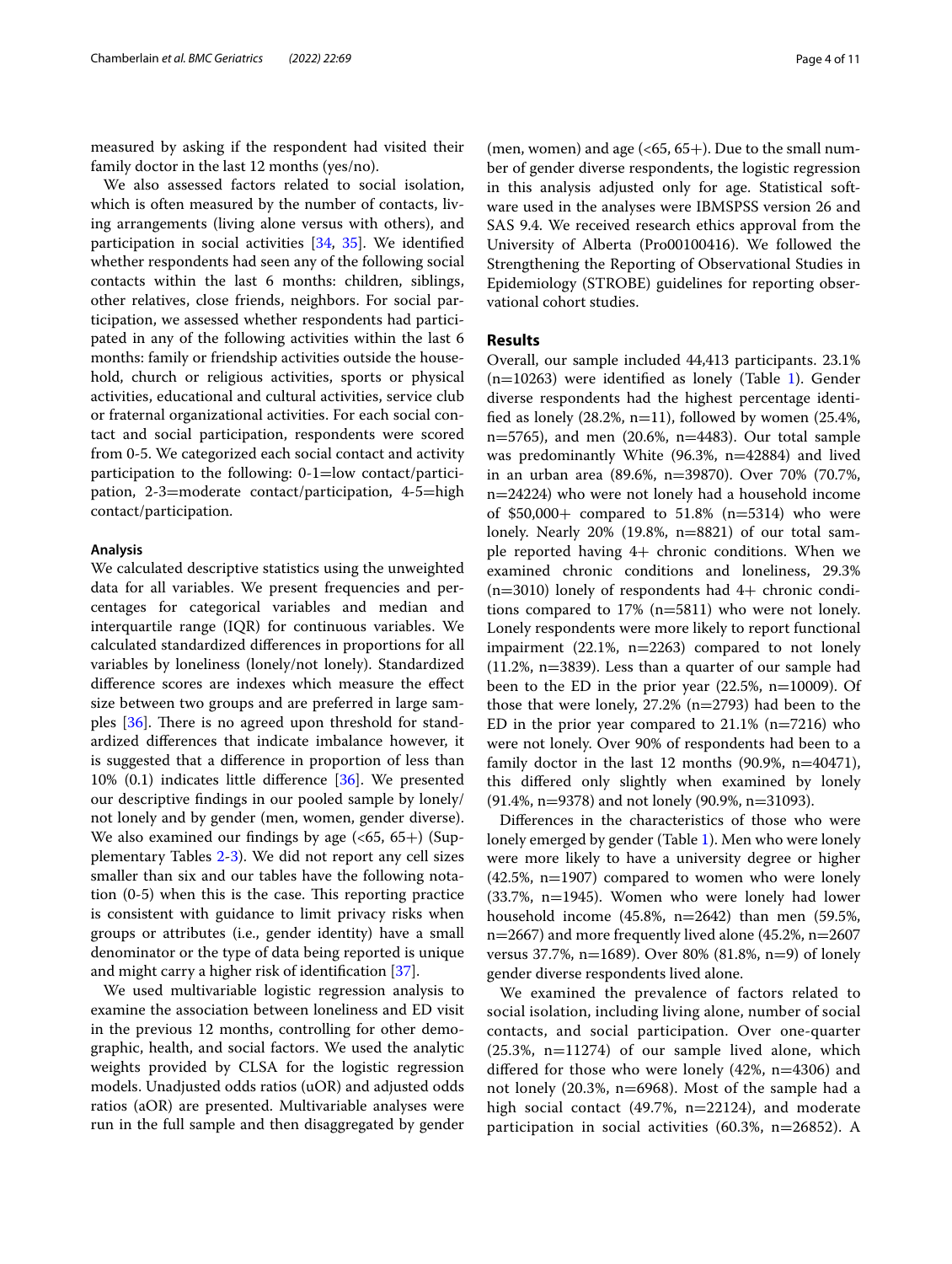<span id="page-4-0"></span>

| S                                                                                                                                                                                                                                                                                        |                                                        |
|------------------------------------------------------------------------------------------------------------------------------------------------------------------------------------------------------------------------------------------------------------------------------------------|--------------------------------------------------------|
|                                                                                                                                                                                                                                                                                          |                                                        |
| $\frac{1}{2}$                                                                                                                                                                                                                                                                            |                                                        |
| l                                                                                                                                                                                                                                                                                        |                                                        |
|                                                                                                                                                                                                                                                                                          |                                                        |
| ì<br>$\frac{1}{2}$                                                                                                                                                                                                                                                                       |                                                        |
| l<br>J                                                                                                                                                                                                                                                                                   |                                                        |
|                                                                                                                                                                                                                                                                                          |                                                        |
| I                                                                                                                                                                                                                                                                                        |                                                        |
| <br> <br> <br> <br> <br> <br>                                                                                                                                                                                                                                                            |                                                        |
|                                                                                                                                                                                                                                                                                          |                                                        |
| - כדי האינוים להתקיים ביני ליני ביני לא הייני לא הייני לא הייני לא הייני לא הייני לא הייני לא הייני לא הייני ל                                                                                                                                                                           |                                                        |
| $\ddot{\phantom{0}}$<br>I                                                                                                                                                                                                                                                                |                                                        |
| $\overline{\phantom{a}}$                                                                                                                                                                                                                                                                 |                                                        |
|                                                                                                                                                                                                                                                                                          |                                                        |
|                                                                                                                                                                                                                                                                                          |                                                        |
| 5<br>5<br>)<br>)<br>Ì                                                                                                                                                                                                                                                                    |                                                        |
| 5                                                                                                                                                                                                                                                                                        |                                                        |
| こてこ キリーでくごてこ キディ<br>$\frac{1}{2}$                                                                                                                                                                                                                                                        | 1                                                      |
|                                                                                                                                                                                                                                                                                          | リコリー<br>.<br>.<br>.<br>.                               |
| .<br> <br> <br>・・・・・ ( ) こうこてい                                                                                                                                                                                                                                                           |                                                        |
|                                                                                                                                                                                                                                                                                          | 5                                                      |
|                                                                                                                                                                                                                                                                                          | )<br>-<br>ì                                            |
|                                                                                                                                                                                                                                                                                          | $\frac{1}{2}$                                          |
|                                                                                                                                                                                                                                                                                          | ١                                                      |
| oial, and health service use in 44,518 Canadia.<br>י איבו <u>ר קריים את המקור</u> לארג באת האיבור לא היה לא היה לא היה לא היה לא היה לא היה לא היה לא היה לא היה לא היה ל<br>באת היה לא היה לא היה לא היה לא היה לא היה לא היה לא היה לא היה לא היה לא היה לא היה לא היה לא היה לא היה ל | rcado cado xir adoctricado cado cado cado xiran<br>ミリニ |
|                                                                                                                                                                                                                                                                                          |                                                        |
|                                                                                                                                                                                                                                                                                          | )<br>5<br> <br>                                        |
|                                                                                                                                                                                                                                                                                          |                                                        |
|                                                                                                                                                                                                                                                                                          | )<br>J                                                 |
|                                                                                                                                                                                                                                                                                          | j                                                      |
|                                                                                                                                                                                                                                                                                          | $\frac{1}{2}$<br>l                                     |
|                                                                                                                                                                                                                                                                                          | )<br>}                                                 |
|                                                                                                                                                                                                                                                                                          | Ī                                                      |
|                                                                                                                                                                                                                                                                                          | ļ<br>1<br>I                                            |
| י<br>י                                                                                                                                                                                                                                                                                   |                                                        |
|                                                                                                                                                                                                                                                                                          |                                                        |
|                                                                                                                                                                                                                                                                                          |                                                        |
| ;<br>;<br>֖֖֖֖֖֖֖֦ׅׅ֪ׅ֚֚֚֚֚֚֚֚֚֚֚֚֬֝֓֡֡֡֓֡֬֓֡֬֓֡֬֓֞֓֞֓֡֬֓֞֓֞֓֡֬֓֞֓֡֬                                                                                                                                                                                                                     |                                                        |
| $\frac{1}{2}$                                                                                                                                                                                                                                                                            |                                                        |
|                                                                                                                                                                                                                                                                                          | )<br>)<br>)<br>)<br>)                                  |
|                                                                                                                                                                                                                                                                                          | İ                                                      |
| covered                                                                                                                                                                                                                                                                                  |                                                        |
|                                                                                                                                                                                                                                                                                          |                                                        |
|                                                                                                                                                                                                                                                                                          | .<br>5                                                 |
|                                                                                                                                                                                                                                                                                          | ļ                                                      |
|                                                                                                                                                                                                                                                                                          |                                                        |

| Variables             | Total        | Lonely (n $=$ 44,518)  |              | Std. difference | Men (n=21,722) |                            | Women $(n=22, 740)$ |                |                      | Gender Diverse (n=39) |
|-----------------------|--------------|------------------------|--------------|-----------------|----------------|----------------------------|---------------------|----------------|----------------------|-----------------------|
|                       |              |                        |              |                 | Lonely         |                            | Lonely              |                | Lonely               |                       |
|                       |              | $\frac{1}{2}$          | Yes          |                 | ے<br>ح         | Yes                        | ş                   | Yes            | $\tilde{\mathbf{z}}$ | Yes                   |
|                       | N (%)        | <b>(%)</b> N           | N (%)        |                 | N (%)          | N (%)                      | N(%)                | N (%)          | N (%)                | N (%)                 |
| Total                 | 44518 (100)  | 34255 (76.9)           | 10263 (23.1) |                 | 17239 (79.4)   | 4483 (20.6)                | 16975 (74.6)        | 5765 (25.4)    | 28 (71.8)            | 11(28.2)              |
| ED visit              |              |                        |              |                 |                |                            |                     |                |                      |                       |
| Yes                   | 10009 (22.5) | (21.1)<br>7216         | 2793 (27.2)  | 0.14            | 3614(21)       | 1180 (26.3)                | 3595 (21.2)         | 1606 (27.9)    | $O-5$                | 6(54.5)               |
| $\frac{\circ}{\sim}$  | 34385 (77.2) | 26956 (78.7)           | 7429 (72.4)  | 0.15            | 13590 (78.8)   | 3281 (73.2)                | 13333 (78.5)        | 4140 (71.8)    | 23(82.1)             | $O-5$                 |
| Age (years)           |              |                        |              |                 |                |                            |                     |                |                      |                       |
| $&0$                  | 21201 (47.6) | 16253 (47.4)           | 4948 (48.2)  | 0.02            | 7922 (46)      |                            | 8314 (49)           | 2751 (47.7)    | 15 (53.6)            | 7(63.6)               |
| $65+$                 | 23317 (52.4) | (52.6)<br>18002        | 5315 (51.8)  | 0.02            | 9317 (54)      | 2187 (48.8)<br>2296 (51.2) | 8661 (51)           | 3014 (52.3)    | 13 (46.4)            | $0-5$                 |
| Education             |              |                        |              |                 |                |                            |                     |                |                      |                       |
| Less than university  | 22882 (51.4) | 17320 (50.6)           | 5562 (54.2)  | 0.07            | 8038 (46.6)    | 2242 (50)                  | 9265 (54.6)         | 3317 (57.5)    | 9(32.1)              | $0 - 5$               |
| University or higher  | 18965 (42.6) | 15106 (44.1)           | 3859 (37.6)  | 0.13            | 8310 (48.2)    | 1907 (42.5)                | 6774 (39.9)         | 1945 (33.7)    | 18(64.3)             | $6-5$                 |
| Ethnicity             |              |                        |              |                 |                |                            |                     |                |                      |                       |
| All else              | 1634 (3.7)   | (3.4)<br>1150          | 484 (4.7)    | 0.07            | 660 (3.8)      | 253 (5.6)                  | 490 (2.9)           | 231(4)         | $O-5$                | $0 - 5$               |
| White                 | 42884 (96.3) | 33105 (96.6)           | 9779 (95.3)  | 0.07            | 16579 (96.2)   | 4230 (94.4)                | 16485 (97.1)        | 5534 (96)      | 28 (100)             | 11(100)               |
| Geographic region     |              |                        |              |                 |                |                            |                     |                |                      |                       |
| Rural                 | 4648 (10.4)  | (10.6)<br>3633         | 1015 (9.9)   | 0.02            | 1841 (10.7)    | 468 (10.4)                 | 1783 (10.5)         | 546 (9.5)      | $G-5$                | $G-2$                 |
| Urban                 | 39870 (89.6) | 2(89.4)<br>30622       | 9248 (90.1)  | 0.02            | 15398 (89.3)   | 4015 (89.6)                | 5192 (89.5)         | 5219 (90.5)    | 23 (82.1)            | 11 (100)              |
| Income                |              |                        |              |                 |                |                            |                     |                |                      |                       |
| $<$ \$20,000          | 2080 (4.7)   | 1100(3.2)              | 980 (9.5)    | 0.26            | 339(2)         | 334 (7.5)                  | 757 (4.5)           | 640 (11.1)     | $G-5$                | $O-5$                 |
| \$20,000-<\$50,000    | 9928 (22.3)  | 6826 (19.9)            | 3102 (30.2)  | 0.24            | 2802 (16.3)    | 1183 (26.4)                | 4013 (23.6)         | 1916 (33.2)    | 9(32.1)              | $0-5$                 |
| \$50,000+             | 29538 (66.4) | 24224 (70.7)           | 5314 (51.8)  | 0.40            | 13350 (77.4)   | 2667 (59.5)                | 10854 (63.9)        | 2642 (45.8)    | 14(50)               | $O-5$                 |
| Marital status        |              |                        |              |                 |                |                            |                     |                |                      |                       |
| Single, never married | 3855 (8.7)   | $\odot$<br>2390        | 1465 (14.3)  | 0.24            | 1024(5.9)      | 703 (15.7)                 | 1356(8)             | 759 (13.2)     | $0-5$                | $O-5$                 |
| Divorced/separated    | 4884 (11)    | $\circledcirc$<br>3086 | 1798 (17.5)  | 0.25            | 698(4)         | 552 (12.3)                 | 2385 (14.1)         | (21.5)<br>1242 | $O-5$                | $0-5$                 |
| Married/common law    | 30354 (68.2) | 25435 (74.3)           | 4919 (47.9)  | 0.56            | 14444 (83.8)   | 2463 (54.9)                | 10966 (64.6)        | 2450 (42.5)    | 18(64.3)             | $0-5$                 |
| Widowed               | 5403 (12.1)  | (9.7)<br>3326          | 2077 (20.2)  | 0.30            | 1066 (6.2)     | 764 (17)                   | 2257 (13.3)         | 1311 (22.7)    | $O-5$                | $0-5$                 |
| Living alone          |              |                        |              |                 |                |                            |                     |                |                      |                       |
| $\frac{1}{2}$         | 33244 (74.7) | 27287 (79.7)           | 5957 (58)    | 0.48            | 14910 (86.5)   | 2794 (62.3)                | 12350 (72.8)        | 3158 (54.8)    | 20 (71.4)            | $G-2$                 |
| Yes                   | 11274 (25.3) | (20.3)<br>6968         | 4306 (42)    | 0.48            | 2329 (13.5)    | 1689 (37.7)                | 4625 (27.2)         | 2607 (45.2)    | 8(28.6)              | 9(81.8)               |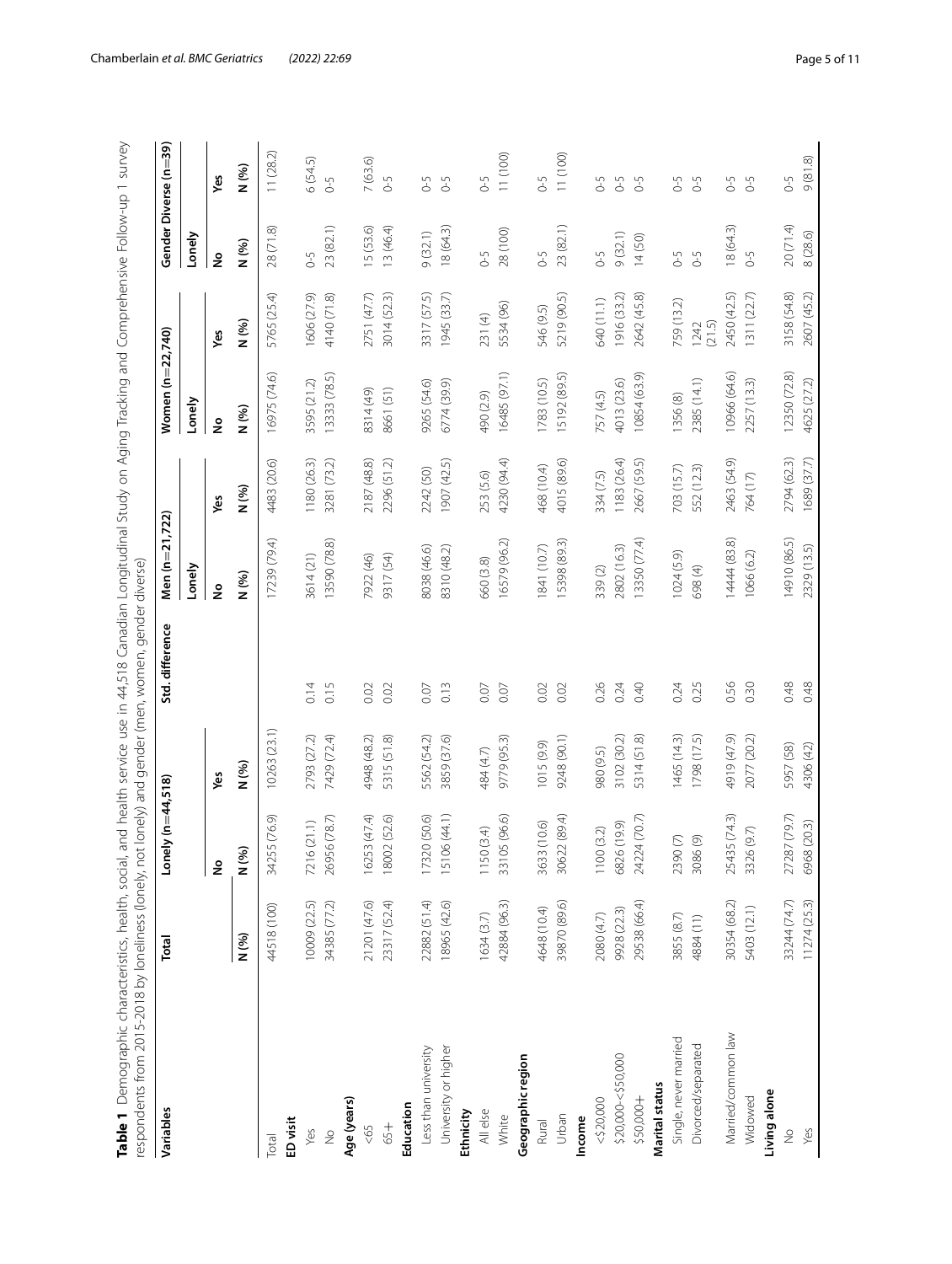| Table 1 (continued)               |              |                      |             |                 |                |             |                    |             |                       |             |
|-----------------------------------|--------------|----------------------|-------------|-----------------|----------------|-------------|--------------------|-------------|-----------------------|-------------|
| Variables                         | Total        | ely (n=44,518)<br>ēς |             | Std. difference | Men (n=21,722) |             | Women $(n=22,740)$ |             | Gender Diverse (n=39) |             |
|                                   |              |                      |             |                 | Lonely         |             | Lonely             |             | Lonely                |             |
|                                   |              | $\frac{1}{2}$        | Yes         |                 | ع              | Yes         | ع                  | Yes         | <u>و</u>              | Yes         |
|                                   | N (%)        | N (%)                | N (%)       |                 | N (%)          | N (%)       | N (%)              | N (%)       | N (%)                 | N (%)       |
| Number of chronic conditions      |              |                      |             |                 |                |             |                    |             |                       |             |
| $\stackrel{\triangle}{\triangle}$ | 35697 (80.2) | 28444 (83)           | 7253 (70.7) | 0.30            | 5305 (88.8)    | 3562 (79.5) | 13106 (77.2)       | 3683 (63.9) | 24(85.7)              | 6(54.5)     |
| $rac{1}{4}$                       | 8821 (19.8)  | $1(17)$<br>581       | 3010 (29.3) | 0.30            | 1934(11.2)     | 921 (20.5)  | 3869 (22.8)        | 2082 (36.1) | $O-5$                 | $O-5$       |
| Functional impairment             |              |                      |             |                 |                |             |                    |             |                       |             |
| None                              | 37074 (83.3) | 29395 (85.8)         | 7679 (74.8) | 0.28            | 5835 (91.9)    | 3743 (83.5) | 13528 (79.7)       | 3927 (68.1) | 25 (89.3)             | 6(54.5)     |
| Mild/moderate/severe/total        | 6102 (13.7)  | 3839 (11.2)          | 2263 (22.1) | 0.29            | 1223(7.1)      | 688 (15.3)  | 2609 (15.4)        | 1570 (27.2) | $G-5$                 | $6-5$       |
| Self-rated mental health          |              |                      |             |                 |                |             |                    |             |                       |             |
| Poor                              | 389 (0.9)    | $(0.3)$<br>118       | 271 (2.6)   | 0.19            | 57 (0.3)       | 29 (2.9)    | 61 (0.4)           | 142(2.5)    | $0 - 5$               | $0 - 5$     |
| Fair/Good/Very Good/Excellent     | 44066 (99)   | 34101 (99.6)         | 9965 (97.1) | 0.19            | 17166 (99.6)   | 4344 (96.9) | 16895 (99.5)       | 5608 (97.3) | 28 (100)              | 9(81.8)     |
| Number of depressive symptoms     |              |                      |             |                 |                |             |                    |             |                       |             |
| Median (Q1-Q3)                    | 19(17-21)    | $19(17 - 21)$        | 17 (15-20)  | 0.03            | $9(17-21)$     | $9(17-21)$  | 18 (16-20)         | 18 (16-20)  | 19 (16-21)            | $19(16-20)$ |
| $\frac{1}{\sqrt{2}}$              | 789 (1.8)    | 329(1)               | 460 (4.5)   | $-0.22$         | 112(0.6)       | 156 (3.5)   | 217(1.3)           | 303 (5.3)   | $6 - 5$               | $0-5$       |
| $\frac{+}{0}$                     | 42658 (95.8) | 33132 (96.7)         | 9526 (92.8) | 0.18            | 16726 (97)     | 4203 (93.8) | 16367 (96.4)       | 5309 (92.1) | 27 (96.4)             | $(6.06)$ 01 |
| Number of social contacts         |              |                      |             |                 |                |             |                    |             |                       |             |
| Median (Q1-Q3)                    | $3(3-4)$     | $4(3-4)$             | $3(2-4)$    |                 | $3(2-4)$       | $3(2-4)$    | $4(3-4)$           | $4(3-4)$    | $3(2-3)$              | $3(2-3)$    |
| High contact (4-5)                | 22124 (49.7) | 17899 (52.3)         | 4225 (41.2) | 0.22            | 8530 (49.5)    | 1674 (37.3) | 9358 (55.1)        | 2547 (44.2) | 7(25)                 | $O-5$       |
| Moderate contact (2-3)            | 18793 (42.2) | 13977 (40.8)         | 4816 (46.9) | 0.12            | 7331 (42.5)    | 2180 (48.6) | 6620 (39)          | 2630 (45.6) | 20 (71.4)             | $O-5$       |
| Low contact (0-1)                 | 3600 (8.1)   | 2378 (6.9)           | 1222(11.9)  | 0.17            | 1378 (8)       | 629 (14)    | 996 (5.9)          | 588 (10.2)  | $0-5$                 | $O-5$       |
| Number of social activities       |              |                      |             |                 |                |             |                    |             |                       |             |
| Median (Q1-Q3)                    | $3(2-3)$     | $3(2-3)$             | $2(1-3)$    |                 | $3(2-3)$       | $3(2-3)$    | $3(2-3)$           | $3(2-3)$    | $2(1-3)$              | $2(1-3)$    |
| High participation (4-5)          | 9223 (20.7)  | 7567 (22.1)          | 1656 (16.1) | 0.15            | 3495 (20.3)    | 647 (14.4)  | 4063 (23.9)        | 1009 (17.5) | 7 (25)                | $0 - 5$     |
| Moderate participation (2-3)      | 26852 (60.3) | 21084 (61.6)         | 5768 (56.2) | 0.11            | 10617 (61.6)   | 2512 (56)   | 10446 (61.5)       | 3251 (56.4) | 15 (53.6)             | $0 - 5$     |
| Low participation (0-1)           | 7814 (17.6)  | 5158 (15.1)          | 2656 (25.9) | 0.27            | 2935 (17)      | 1234 (27.5) | 2213 (13)          | (412 (24.5) | 6(21.4)               | 9(81.8)     |
| Anxiety                           |              |                      |             |                 |                |             |                    |             |                       |             |
| $\frac{1}{2}$                     | 39462 (88.6) | 31060 (90.7)         | 8402 (81.9) | 0.26            | 15939 (92.5)   | 3780 (84.3) | 15082 (88.8)       | 4610 (80)   | 27 (96.4)             | 9(81.8)     |
| Yes                               | 3980 (8.9)   | 2401 (7)             | 1579 (15.4) | 0.27            | 893 (5.2)      | 578 (12.9)  | 1508 (8.9)         | 998 (17.3)  | $O-5$                 | $0-5$       |
| Family doctor in last 12 months   |              |                      |             |                 |                |             |                    |             |                       |             |
| $\frac{1}{2}$                     | 3939 (8.8)   | 3086(9)              | 853 (8.3)   | 0.02            | 1694 (9.8)     | 440 (9.8)   | 1389 (8.2)         | 413 (7.2)   | $0-5$                 | $6-5$       |
| Yes                               | 40471 (90.9) | 31093 (90.8)         | 9378 (91.4) | 0.02            | 15515 (90)     | 4022 (89.7) | 15541 (91.6)       | 5341 (92.6) | 26 (92.9)             | 11(100)     |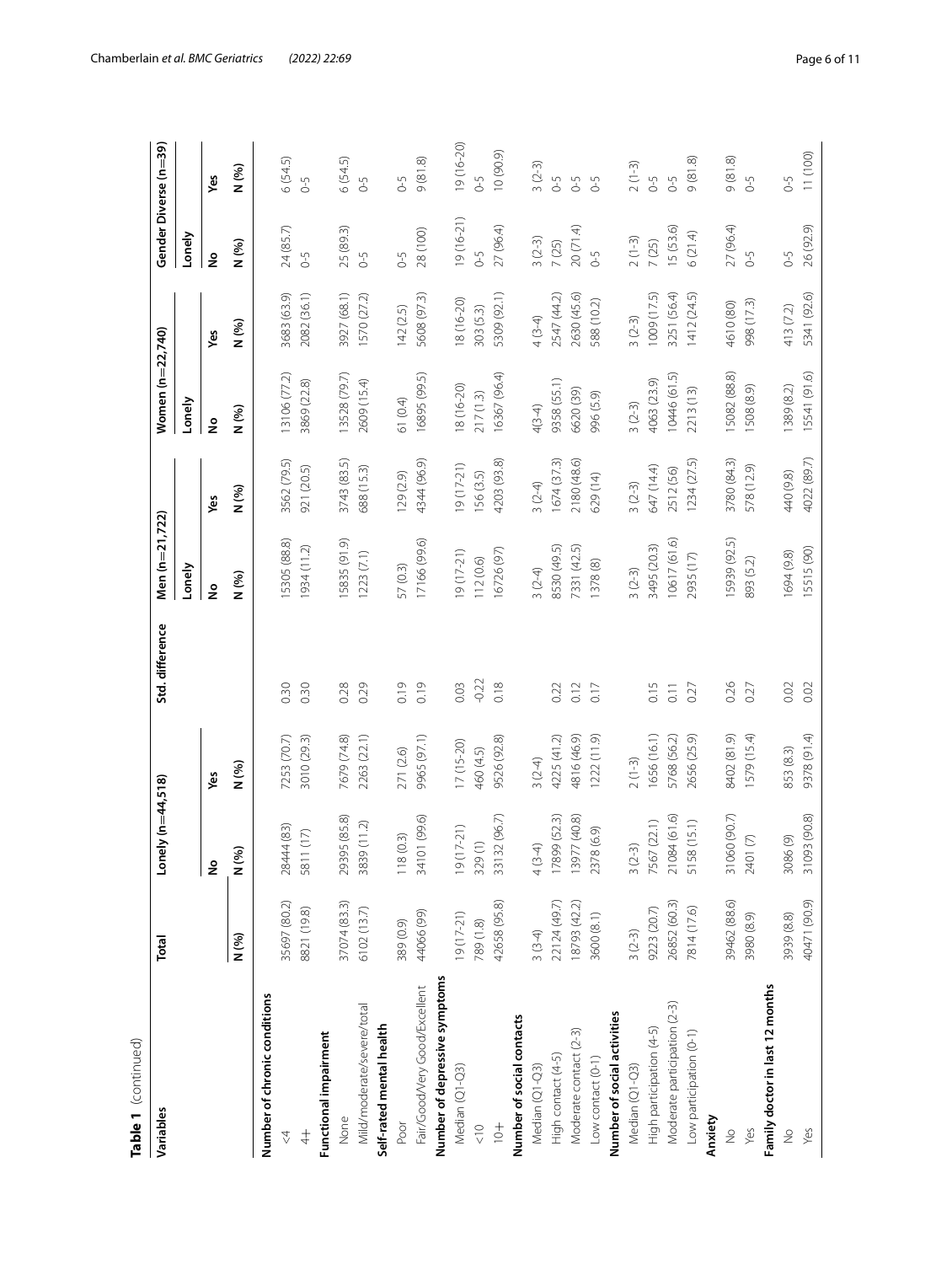higher proportion of lonely individuals reported low social participation (25.9%, n=2656) compared to not lonely (15.1%, n=5158). A similar pattern was observed between lonely/not lonely and low social contact.

# **Loneliness and ED visits**

Compared to those who were not lonely, those who were lonely had higher odds of an ED visit (aOR: 1.13, 95% CI: 1.05-1.21), adjusted for demographic, health, and social factors (Table [2](#page-6-0)). In our full sample (not stratified by gender), women had lower odds of ED visit (aOR: 0.86, 95% CI: 0.81-0.92) compared to men. We examined the same predictors in separate logistic regressions for men and women (Table [3\)](#page-6-1). Loneliness was associated with ED visits in women (aOR: 1.15, 95% CI: 1.05-1.25) more so than in men (aOR: 1.10, 95% CI: 0.99-1.22). We ran the logistic regression in the gender-diverse group that included only loneliness and age as the covariates (Table [4\)](#page-6-2). In this analysis, loneliness was significantly associated with ED visits among gender-diverse respondents (aOR: 1.43, 95% CI: 1.33-1.54). We also tested the association by age groups  $( $65, 65+$ )$  and found that the association between loneliness and ED visits persisted in those aged less than 65 years of age (aOR: 1.11, 95% CI: 1.01-1.22) and those 65 years of age and

<span id="page-6-0"></span>**Table 2** Logistic regression model results to test associations between loneliness and ED visit in previous 12 months in 44,518 Canadian Longitudinal Study on Aging Tracking and Comprehensive Follow-up 1 (2015-2018) survey respondents

| <b>Variables</b>                | Odds Ratio (95% CI)<br>$N = 44.518$ |                                  |
|---------------------------------|-------------------------------------|----------------------------------|
|                                 | Unadjusted                          | Adjusted (weighted) <sup>a</sup> |
| <b>Lonely</b> (ref: not lonely) | 1.41 (1.34-1.48)                    | $1.13(1.05-1.21)$                |
|                                 |                                     |                                  |

<sup>a</sup> Adjusted for education, ethnicity, age, geographic region, gender, income, marital status, living alone, chronic conditions, functional impairment, self-rated mental health, depressive symptoms, anxiety, social contacts, social activities, family physician visit.

<span id="page-6-2"></span>**Table 4** Logistic regression model results to test associations between loneliness and ED visit among gender diverse respondents in Canadian Longitudinal Study on Aging Tracking and Comprehensive Follow-up 1 (2015-2018) survey

|                          | Gender diverse $(n=39)$<br>Odds Ratio (95% CI) |                     |
|--------------------------|------------------------------------------------|---------------------|
|                          | Unadjusted                                     | Adjusted (weighted) |
| Lonely (ref: not lonely) | 5.52 (1.19-25.52)                              | 1.43 (1.33-1.54)    |
| Age $65+$ (ref: $<$ 65)  | $1.11(0.27 - 4.52)$                            | 1.28 (1.19-1.36)    |

older (aOR: 1.14, 95% CI: 1.04-1.25) (Supplementary Tables [4-5\)](#page-8-0).

# **Discussion**

In a population-based sample of community-dwelling older adults, 23.1% were lonely. Overall, those who were gender diverse, which was the smallest group, had the highest frequency of loneliness, followed by women and men, respectively. We found that loneliness was associated with higher odds of ED visit, controlling for other demographic, health, and social factors. In our genderstratifed analysis, loneliness was signifcantly associated with previous ED visits in women but less so in men; loneliness was most strongly associated with ED visits among those identifying as gender diverse, however, the small sample size prevented adjustment for several potentially confounding variables. Our agestratified regression analysis  $( $65, 65+$ )$  also found that loneliness was signifcantly associated with previous ED visits, adjusted for other demographic, health, and social factors.

Our fndings add to the growing body of research examining social relationships and health service use. While the literature results vary in the consensus on the relationship between loneliness and health service use, our fndings support the association between loneliness and ED visits. We know that loneliness is associated with various health conditions and morbidity [\[1](#page-9-0), [38\]](#page-9-34), which may lead to increased ED use; however, our models controlled for various health conditions and

<span id="page-6-1"></span>**Table 3** Logistic regression model results by gender (men, women) to test associations between loneliness and ED visit in Canadian Longitudinal Study on Aging Tracking and Comprehensive Follow-up 1 (2015-2018) survey

|                                 | Men ( <i>n</i> =21,722)<br>Odds Ratio (95% CI) |                                     | Women $(n=22,722)$<br>Odds Ratio (95% CI) |                                  |
|---------------------------------|------------------------------------------------|-------------------------------------|-------------------------------------------|----------------------------------|
|                                 | Unadjusted                                     | Adjusted<br>(weighted) <sup>a</sup> | Unadjusted                                | Adjusted (weighted) <sup>a</sup> |
| <b>Lonely</b> (ref: not lonely) | 1.35 (1.25-1.46)                               | $1.10(0.99 - 1.22)$                 | $1.44(1.34-1.54)$                         | $1.15(1.05-1.25)$                |

<sup>a</sup> Adjusted for education, ethnicity, age, geographic region, income, marital status, living alone, chronic conditions, functional impairment, self-rated mental health, depressive symptoms, anxiety, social contacts, social activities, family physician visit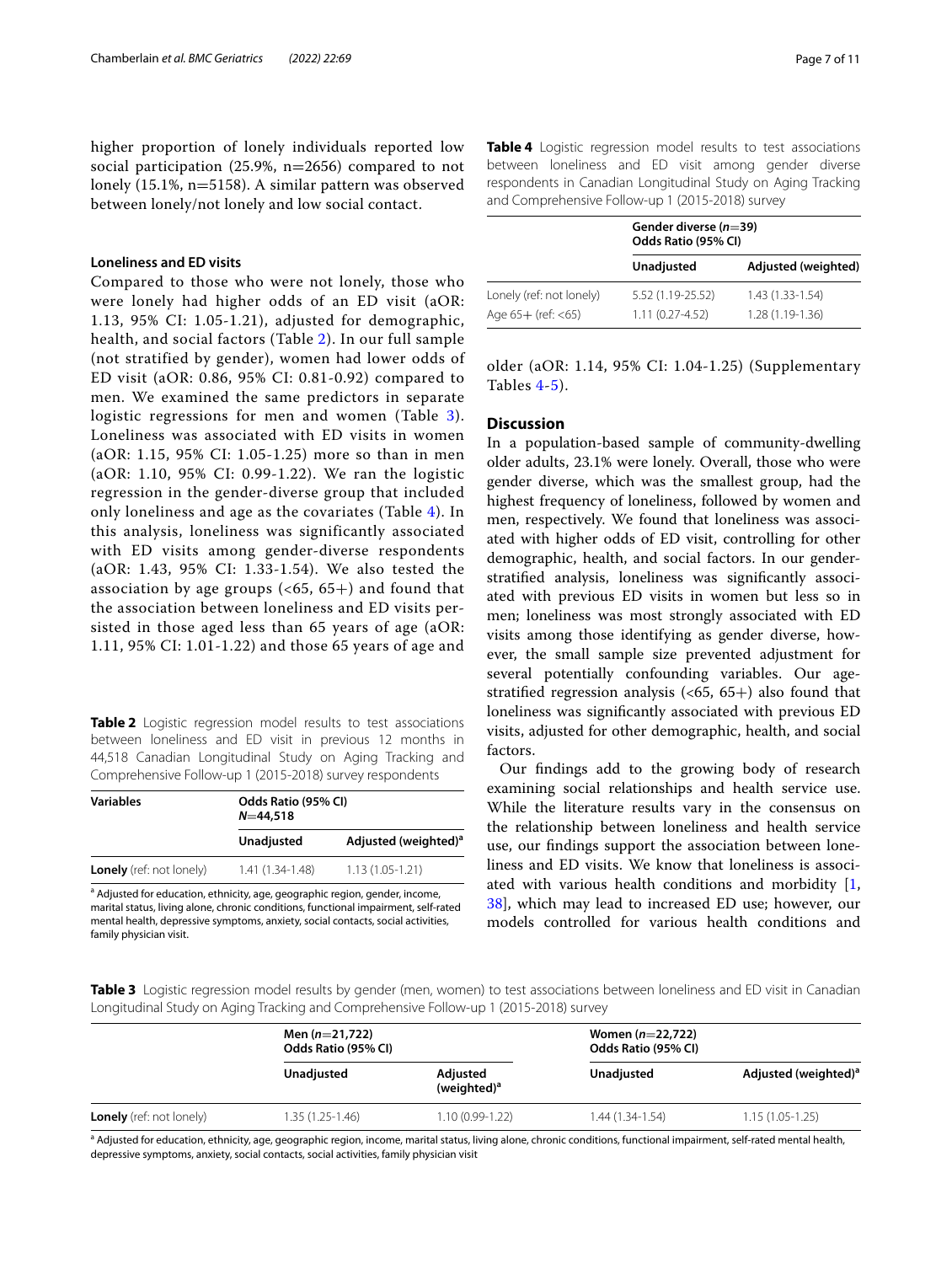functional impairments. This suggests that there is some other mechanism leading to an association between loneliness and ED visits that is independent of major health conditions. Loneliness is the feeling that results from a discrepancy in the desired quantity and quality of social relationships [[39\]](#page-9-35). This discrepancy is physiologically distressing and can predict subsequent functional decline and risk of morbidity and mortalit  $y$  [\[1](#page-9-0), [40\]](#page-9-36). Hawkley at a l [[39\]](#page-9-35). suggest that the pain of loneliness can motivate the formation or reconnection of social relationships. Some studies suggest that lonely people seek out medical care because they are looking for social interaction [\[10](#page-9-9), [41](#page-10-0)]. Loneliness is also related to other aspects of social functioning including the ability to harness social support and social resources. Cacioppo et al . [[42](#page-10-1)] considered the evolutionary mechanisms of loneliness and suggested that when the social pain of loneliness is activated it can set off innate survival mechanisms like hypervigilance. Hypervigilance to external cues can set off a cascade of actions which limit the individual's ability to self-regulate their behaviours, to carry out maintenance tasks including health-promoting behaviours, and to identify others who could assist with those tasks [\[42\]](#page-10-1). It may be that those lonely individuals end up in ED because these hypervigilance cues inhibit their ability to manage their health at home and engage in preventative care tasks that help keep them from the ED. Further, those who are lonely may lack a robust social support system which may also contribute to a diminished capacity to oversee preventative care tasks, leading to ED visits. Using the CLSA data, we were only able to assess whether respondents had been to ED in the past 12 months and not the frequency of ED visits, the reason for the visit, or if they had any repeated visits. Our future work aims to use administrative health data to better understand how loneliness infuences both frequency and repeat ED visits to understand how loneliness may set off different trajectories of care use.

Our gender-stratifed analysis showed slight diferences in the association between loneliness and odds of ED visit between women and men. Women had greater odds of an ED visit given loneliness compared to men. Similar results were found in a recent study using data from the Irish Longitudinal Study on Ageing that examined loneliness in community-dwelling adults and its association with self-reported general practitioner (GP) and ED visits in the last 12 months [\[43](#page-10-2)]. Loneliness in men did not infuence ED or GP visits but women who reported loneliness had elevated risk of ED visit. Our observed diferences between men and women may be due to the social stigma of loneliness which can efect the respondents likelihood of recognizing or disclosing loneliness [[44\]](#page-10-3). Males may be less likely to self-disclose loneliness due to stereotypes of masculinity and the stigma of emotional expression [\[4\]](#page-9-3). Our preliminary fndings in the gender-diverse respondents suggest that loneliness is also associated with ED use in this group. Research in Australia examined loneliness severity in lesbian, gay, bisexual, transgender, queer, intersex, asexual, and other sexual orientation and gender identity diverse  $(LGBTQIA+)$  communities. They found that LGBTQIA+ adults had higher levels of loneliness than non- LGBTQIA+ adults [[45](#page-10-4)]. Sanchez et al. [\[46\]](#page-10-5) examined ED utilization in a sample of 360 lesbian, gay, and bisexual individuals and found that over the previous 12 months, 25.3% had at least one ED visit and 16% had two or more visits. This study did not examine participant social connections such as loneliness. These studies highlight the emerging area of research examining the intersections of loneliness and health service use in gender diverse communities.

Our sample did not include a robust sample of persons that have been historically excluded and underrepresented in research such as racial and ethnic minorities, socioeconomically disadvantaged populations, rural populations, and sexual and gender minorities [[47,](#page-10-6) [48](#page-10-7)]. Our sample had a small proportion of people who were non-White which is problematic because other research has found that sociodemographic variables like race are predictors of ED visits [[17,](#page-9-37) [27\]](#page-9-25). Although we used weighted data from a large population-based survey, the respondents are relatively homogenous, they are predominantly White, live in urban areas, are highly educated and have relatively high household incomes. The CLSA weights refect the Canadian population on many variables and as the study continues these weights are designed to best reflect the true underlying population, but there are limitations. The format and inclusion/exclusion criteria of the CLSA data collection includes telephone interviews and in-person interviews at a regional assessment centre which limits participation from those who do not have access to a phone, transportation to a data collection centre, or who cannot complete the survey in English or French. Similarly, we were also unable to fully examine gender diverse respondents due to a small sample size. The inclusion of gender identity categories in the CLSA is an important and essential step to refect the realities of respondents; however, it is not sufficient. Integrating a question about gender requires that sampling be robust so that there are sufficient numbers of respondents from these groups to ensure that the data they provide can be meaningfully included in quantitative analysis and not automatically excluded due to sample size issues. Eforts must be made to enhance our ability to understand the aging experience for a more diverse group of Canadians. If we are to develop testable hypotheses and posit how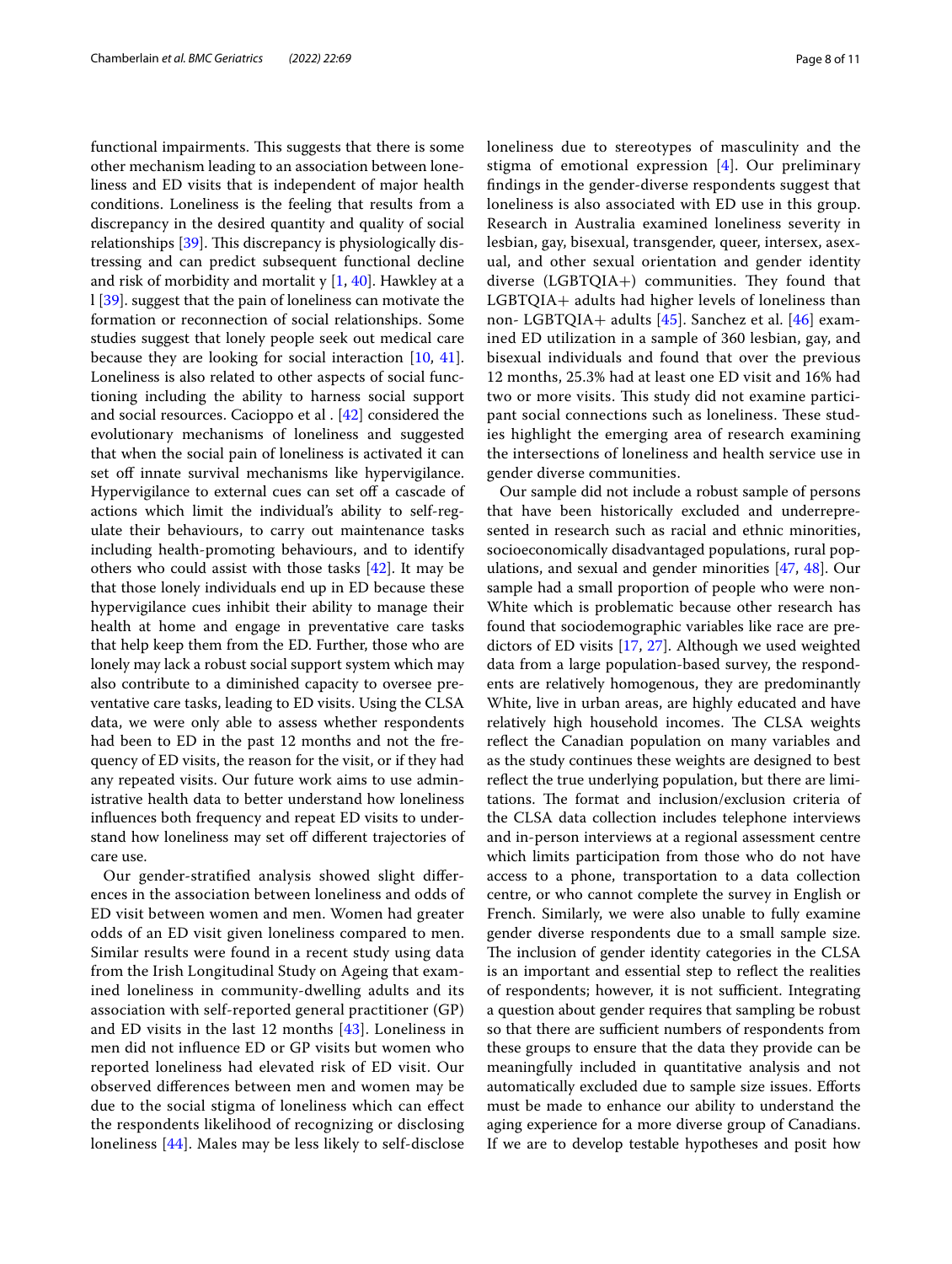a population uses (or does not use) a health service, it is imperative that we include a truly representative sample of Canadians who engage with the health system.

# **Limitations**

Although we examined a large population-based sample of community-dwelling adults middle-aged and older adults, our study has limitations. It is difficult to compare our fndings to other studies examining ED utilization, because they often vary in outcome measurement (dichotomous, count), time periods (6 weeks, 3 months, 1 year), and sources (self-report, administrative health data, chart review) [[17\]](#page-9-37). We only had one ED use item (yes/no) that was self-report and at this time cannot link data from the CLSA to ED use information from administrative health data. Studies comparing health service utilization between self-report versus administrative health data often show poor to fair agreement between the two measures but comparable predictive accuracy in subsequent models [\[49](#page-10-8), [50\]](#page-10-9). Future work is needed to link these CLSA self-report data on prior ED use to available administrative health data. Our data are crosssectional so we cannot infer temporality and how loneliness may infuence future ED use. Data on frequency of visits, re-admissions to ED, and/or other outcomes (such as discharge home vs admission) may provide additional information on use patterns between older adults who are and are not lonely [[18\]](#page-9-15). Similarly, we do not know the reason for ED visit (e.g., self-care problems, falls) and this information may be related to loneliness. As we have noted in our discussion, we were unable to interpret much of the data on gender diverse respondents given the small sample size.

# **Conclusion**

Loneliness was prevalent in our sample and our fndings suggest that there are diferences in the prevalence across genders. Loneliness is associated with previous ED visits, controlling for numerous demographic, health, and social factors. This highlights an important area of inquiry both for researchers and perhaps more importantly for practitioners and health systems, if loneliness infuences health system use then how can it be identifed and measured in our health system? Systematic measurement is crucial for early intervention. Finally, our fndings from genderdiverse respondents suggest this group may difer from others in their loneliness and odds of ED visit. This preliminary work highlights an important area of future study and consideration in intervention development.

#### **Abbreviations**

CLSA: Canadian Longitudinal Study on Aging; ED: Emergency department.

### **Supplementary Information**

The online version contains supplementary material available at [https://doi.](https://doi.org/10.1186/s12877-022-02763-8) [org/10.1186/s12877-022-02763-8](https://doi.org/10.1186/s12877-022-02763-8).

#### <span id="page-8-0"></span>**Additional fle 1.**

#### **Acknowledgements**

This research was made possible using the data/biospecimens collected by the Canadian Longitudinal Study on Aging (CLSA). Funding for the Canadian Longitudinal Study on Aging (CLSA) is provided by the Government of Canada through the Canadian Institutes of Health Research (CIHR) under grant reference: LSA 94473 and the Canada Foundation for Innovation. This research has been conducted using the CLSA dataset Baseline Tracking Dataset version 3.4, Baseline Comprehensive Dataset version 4.0, FUP1 Tracking version 2.1, and FUP1 Comprehensive version 3.0 under Application Number 20CA004. The CLSA is led by Drs. Parminder Raina, Christina Wolfson and Susan Kirkland.

#### **Authors' contributions**

SC, AG, SB, LG, RS, and PR planned the study. JB conducted the data analysis. SC and AG drafted the manuscript. All authors contributed to the development and revision of the fnal manuscript. All authors have read and approved the manuscript.

#### **Funding**

This work was supported by a Canadian Institutes of Health Research Catalyst Grant: Analysis of Canadian Longitudinal Study in Aging (CLSA) to AG (Grant #: 170313). The funder had not role in the design, conduct, interpretation, or writing of the manuscript. The opinions expressed in the manuscript are the author's own and do not refect the views of the Canadian Longitudinal Study on Aging.

#### **Availability of data and materials**

Data are available from the Canadian Longitudinal Study on Aging ([www.](http://www.clsa-elcv.ca) [clsa-elcv.ca](http://www.clsa-elcv.ca)) for researchers who meet the criteria for access to de-identifed CLSA data.

## **Declarations**

#### **Ethics approval and consent to participate**

Ethics approval for this study was granted from the University of Alberta Research Ethics Board (#Pro00100416) and is in accordance with the ethical standards of the Declaration of Helsinki (1964) and its subsequent amendments. Informed consent was obtained from all CLSA participants prior to data collection.

#### **Consent for publication**

Not applicable

#### **Competing interests**

We have no competing interests to disclose.

#### **Author details**

<sup>1</sup> Department of Family Medicine, Faculty of Medicine & Dentistry, University of Alberta, 6-50 University Terrace, Edmonton, Alberta T6G 2T4, Canada.<br><sup>2</sup>Women's College Research Institute, Women's College Hospital, Toronto, Ontario, Canada. 3ICES, Toronto, Ontario, Canada. 4Institute of Health Policy, Management & Evaluation, Dalla Lana School of Public Health, University of Toronto, Toronto, Ontario, Canada. <sup>5</sup>Sunnybrook Research Institute, Sunnybrook Health Sciences Centre, Toronto, Ontario, Canada. <sup>6</sup>Department of Health Research Methods, Evidence, and Impact, Faculty of Health Sciences, McMaster University, Hamilton, Ontario, Canada. <sup>7</sup> Division of Geriatric Medicine, Department of Medicine, University of Toronto, Toronto, Ontario, Canada.

#### Received: 28 September 2021 Accepted: 11 January 2022Published online: 22 January 2022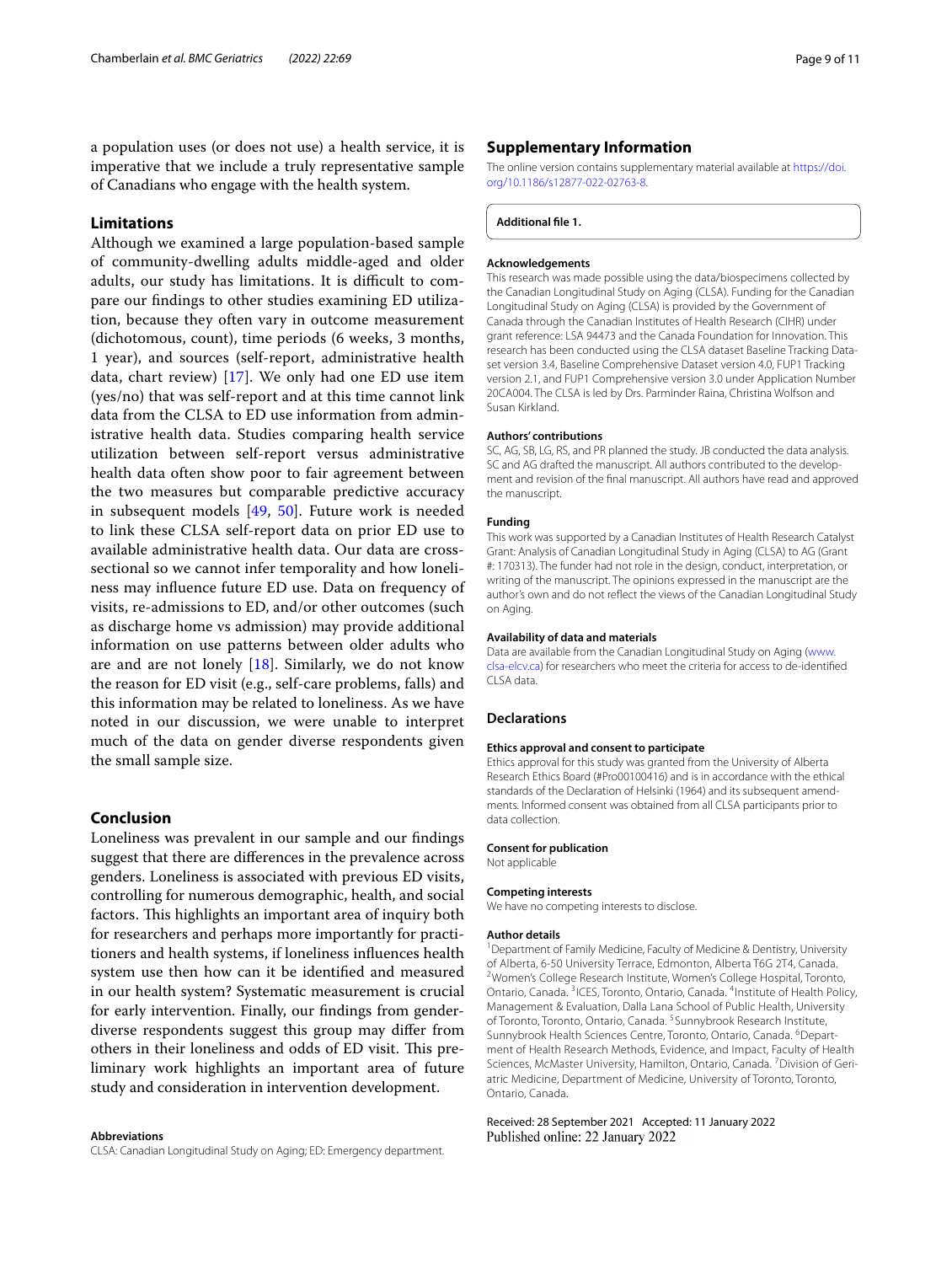#### **References**

- <span id="page-9-0"></span>1. Holt-Lunstad J, Smith TB, Baker M, Harris T, Stephenson D. Loneliness and social isolation as risk factors for mortality: a meta-analytic review. Perspectives Psychological Sci. 2015;10(2):227–37. [https://doi.org/10.1177/](https://doi.org/10.1177/1745691614568352) [1745691614568352](https://doi.org/10.1177/1745691614568352).
- <span id="page-9-1"></span>2. Keefe J, Andrew MK, Fancey P, Hall M. A Profle of Social Isolation in Canada. In.: Submitted to the Chair of the Federal, Provincial. Territorial Working Group on Social Isolation. 2006.
- <span id="page-9-2"></span>3. Nicholson N. A Review of Social Isolation: An Important but Underassessed Condition in Older Adults. J Primary Prevention. 2012;33(2/3):137– 52. [https://doi.org/10.1007/s10935-012-0271-2.](https://doi.org/10.1007/s10935-012-0271-2)
- <span id="page-9-3"></span>4. Dahlberg L, Andersson L, McKee KJ, Lennartsson C. Predictors of loneliness among older women and men in Sweden: A national longitudinal study. Aging Mental Health. 2015;19(5):409–17. [https://doi.org/10.1080/](https://doi.org/10.1080/13607863.2014.944091) [13607863.2014.944091](https://doi.org/10.1080/13607863.2014.944091).
- <span id="page-9-4"></span>5. Nicolaisen M, Thorsen K: Loneliness among men and women--a fve-year follow-up study. Aging & mental health 2014, 18(2):194-206. [https://doi.](https://doi.org/10.1080/13607863.2013.821457) [org/10.1080/13607863.2013.821457](https://doi.org/10.1080/13607863.2013.821457)
- <span id="page-9-5"></span>6. Molloy GJ, McGee HM, O'Neill D, Conroy RM. Loneliness and emergency and planned hospitalizations in a community sample of older adults. J Am Geriatrics Soc. 2010;58(8):1538–41. [https://doi.org/10.1111/j.1532-](https://doi.org/10.1111/j.1532-5415.2010.02960.x) [5415.2010.02960.x](https://doi.org/10.1111/j.1532-5415.2010.02960.x).
- <span id="page-9-6"></span>Geller J, Janson P, McGovern E, Valdini A. Loneliness as a predictor of hospital emergency department use. J Fam Pract. 1999;48(10):801–4.
- <span id="page-9-7"></span>8. McCusker J, Cardin S, Bellavance F, Belzile E. Return to the emergency department among elders: patterns and predictors. Acad Emerg Med. 2000;7(3):249–59. [https://doi.org/10.1111/j.1553-2712.2000.tb01070.x.](https://doi.org/10.1111/j.1553-2712.2000.tb01070.x)
- <span id="page-9-8"></span>9. Newall N, McArthur J, Menec VH. A longitudinal examination of social participation, loneliness, and use of physician and hospital services. J Aging Health. 2015;27(3):500–18. [https://doi.org/10.1177/0898264314](https://doi.org/10.1177/0898264314552420) [552420.](https://doi.org/10.1177/0898264314552420)
- <span id="page-9-9"></span>10. Gerst-Emerson K, Jayawardhana J. Loneliness as a public health issue: the impact of loneliness on health care utilization among older adults. Am J Public Health. 2015;105(5):1013–9. [https://doi.org/10.2105/ajph.2014.](https://doi.org/10.2105/ajph.2014.302427) [302427.](https://doi.org/10.2105/ajph.2014.302427)
- <span id="page-9-10"></span>11. de Gelder J, Lucke JA, de Groot B, Fogteloo AJ, Anten S, Heringhaus C, et al. Predictors and outcomes of revisits in older adults discharged from the emergency department. J Am Geriatr Soc. 2018;66(4):735–41.
- <span id="page-9-24"></span>12. Valtorta NK, Moore DC, Barron L, Stow D, Hanratty B. Older Adults' Social Relationships and Health Care Utilization: A Systematic Review. Am J Public Health. 2018;108(4):e1–e10. [https://doi.org/10.2105/AJPH.2017.](https://doi.org/10.2105/AJPH.2017.304256) [304256.](https://doi.org/10.2105/AJPH.2017.304256)
- <span id="page-9-11"></span>13. Wang H, Zhao E, Fleming J, Dening T, Khaw KT, Brayne C. Is loneliness associated with increased health and social care utilisation in the oldest old? Findings from a population-based longitudinal study. BMJ Open. 2019;9(5):e024645. <https://doi.org/10.1136/bmjopen-2018-024645>.
- <span id="page-9-12"></span>14. Coleman EA. Falling through the cracks: challenges and opportunities for improving transitional care for persons with continuous complex care needs. J Am Geriatr Soc. 2003;51(4):549–55.
- <span id="page-9-13"></span>15. Dwyer R, Gabbe B, Stoelwinder JU, Lowthian J. A systematic review of outcomes following emergency transfer to hospital for residents of aged care facilities. Age And Ageing. 2014;43(6):759–66. [https://doi.org/10.](https://doi.org/10.1093/ageing/afu117) [1093/ageing/afu117.](https://doi.org/10.1093/ageing/afu117)
- <span id="page-9-14"></span>16. Gruneir A, Silver MJ, Rochon PA. Review: Emergency Department Use by Older Adults: A Literature Review on Trends, Appropriateness, and Consequences of Unmet Health Care Needs. Medical Care Res Rev. 2010;68(2):131–55. <https://doi.org/10.1177/1077558710379422>.
- <span id="page-9-37"></span>17. McCusker J, Karp I, Cardin S, Durand P, Morin J. Determinants of Emergency Department Visits by Older Adults: A Systematic Review. Academic Emergency Med. 2003;10(12):1362–70. [https://doi.org/10.1197/S1069-](https://doi.org/10.1197/S1069-6563(03)00539-6) [6563\(03\)00539-6.](https://doi.org/10.1197/S1069-6563(03)00539-6)
- <span id="page-9-15"></span>18. Aminzadeh F, Dalziel WB. Older adults in the emergency department: a systematic review of patterns of use, adverse outcomes, and efectiveness of interventions. Ann Emerg Med. 2002;39(3):238–47. [https://doi.](https://doi.org/10.1067/mem.2002.121523) [org/10.1067/mem.2002.121523.](https://doi.org/10.1067/mem.2002.121523)
- <span id="page-9-16"></span>19. Gill TM, Allore HG, Gahbauer EA, Murphy TE. Change in disability after hospitalization or restricted activity in older persons. Jama. 2010;304(17):1919–28. <https://doi.org/10.1001/jama.2010.1568>.
- <span id="page-9-17"></span>20. Raina PS, Wolfson C, Kirkland SA, Griffith LE, Oremus M, Patterson C, et al. The Canadian longitudinal study on aging (CLSA). Canadian J Aging/La Revue canadienne du vieillissement. 2009;28(3):221–9.
- <span id="page-9-18"></span>21. Raina P, Wolfson C, Kirkland S, Grifth LE, Balion C, Cossette B, et al. Cohort Profle: The Canadian Longitudinal Study on Aging (CLSA). Int J Epidemiology. 2019;48(6):1752–1753j. [https://doi.org/10.1093/ije/dyz173.](https://doi.org/10.1093/ije/dyz173)
- <span id="page-9-19"></span>22. Hughes ME, Waite LJ, Hawkley LC, Cacioppo JT. A Short Scale for Measuring Loneliness in Large Surveys: Results From Two Population-Based Studies. Res Aging. 2004;26(6):655–72. [https://doi.org/10.1177/01640](https://doi.org/10.1177/0164027504268574) [27504268574](https://doi.org/10.1177/0164027504268574).
- <span id="page-9-20"></span>23. Russell D. UCLA Loneliness Scale (Version 3): Reliability, validity, and factor structure. J Personality Assessment. 1996;66:20–40. [https://doi.](https://doi.org/10.1207/s15327752jpa6601_2) [org/10.1207/s15327752jpa6601\\_2.](https://doi.org/10.1207/s15327752jpa6601_2)
- <span id="page-9-21"></span>24. Steptoe A, Shankar A, Demakakos P, Wardle J. Social isolation, loneliness, and all-cause mortality in older men and women. Proc Natl Acad Sci U S A. 2013;110(15):5797–801. [https://doi.org/10.1073/pnas.12196](https://doi.org/10.1073/pnas.1219686110) [86110.](https://doi.org/10.1073/pnas.1219686110)
- <span id="page-9-22"></span>25. Victor CR, Scambler SJ, Marston L, Bond J, Bowling A. Older People's Experiences of Loneliness in the UK: Does Gender Matter? Social Policy and Society. 2006;5(1):27–38. [https://doi.org/10.1017/S147474640](https://doi.org/10.1017/S1474746405002733) [5002733](https://doi.org/10.1017/S1474746405002733).
- <span id="page-9-23"></span>26. Statistics Canada: Classifcation of gender 2018. [[https://www23.statc](https://www23.statcan.gc.ca/imdb/p3VD.pl?) [an.gc.ca/imdb/p3VD.pl?](https://www23.statcan.gc.ca/imdb/p3VD.pl?) Function=getVD&TVD=467245&CVD=46724 5&CLV=0&MLV=1&D=1].
- <span id="page-9-25"></span>27. Coe AB, Moczygemba LR, Ogbonna KC, Parsons PL, Slattum PW, Mazmanian PE. Predictors of emergent emergency department visits and costs in community-dwelling older adults. Health services insights. 2018;11:1178632918790256.
- 28. Hastings SN, George LK, Fillenbaum GG, Park RS, Burchett BM, Schmader KE. Does lack of social support lead to more ED visits for older adults? The American journal of emergency medicine. 2008;26(4):454–61. [https://doi.org/10.1016/j.ajem.2007.07.005.](https://doi.org/10.1016/j.ajem.2007.07.005)
- 29. Naughton C, Drennan J, Treacy P, Fealy G, Kilkenny M, Johnson F, et al. The role of health and non-health-related factors in repeat emergency department visits in an elderly urban population. Emergency medicine journal. 2010;27(9):683–7.
- <span id="page-9-26"></span>30. Walter-Ginzburg A, Chetrit A, Medina C, Blumstein T, Gindin J, Modan B. Physician visits, emergency room utilization, and overnight hospitalization in the old-old in Israel: The Cross-Sectional and Longitudinal Aging Study (CALAS). Journal of the American Geriatrics Society. 2001;49(5):549–56.
- <span id="page-9-27"></span>31. Canadian Longitudinal Study on Aging: Derived variables: Basic activities of daily living (ADL) and instrumental activities of daily living (IAL). In.; 2018.
- <span id="page-9-28"></span>32. Andresen EM, Malmgren JA, Carter WB, Patrick DL. Screening for depression in well older adults: evaluation of a short form of the CES-D (Center for Epidemiologic Studies Depression Scale). Am J Prev Med. 1994;10(2):77–84.
- <span id="page-9-29"></span>33. Lee SL, Pearce E, Ajnakina O, Johnson S, Lewis G, Mann F, et al. The association between loneliness and depressive symptoms among adults aged 50 years and older: a 12-year population-based cohort study. The Lancet Psychiatry. 2021;8(1):48–57. [https://doi.org/10.1016/](https://doi.org/10.1016/S2215-0366(20)30383-7) [S2215-0366\(20\)30383-7](https://doi.org/10.1016/S2215-0366(20)30383-7).
- <span id="page-9-30"></span>34. Dury R: Social isolation and loneliness in the elderly: an exploration of some of the issues. British journal of community nursing 2014, 19(3):125-128. 10.12968/bjcn.2014.19.3.125
- <span id="page-9-31"></span>35. Dickens AP, Richards SH, Greaves CJ, Campbell JL. Interventions targeting social isolation in older people: a systematic review. BMC public health. 2011;11:647. [https://doi.org/10.1186/1471-2458-11-647.](https://doi.org/10.1186/1471-2458-11-647)
- <span id="page-9-32"></span>36. Austin PC. Using the Standardized Diference to Compare the Prevalence of a Binary Variable Between Two Groups in Observational Research. Communications in Statistics - Simulation and Computation. 2009;38(6):1228–34. <https://doi.org/10.1080/03610910902859574>.
- <span id="page-9-33"></span>37. Government of Australia: Privacy issues and the reporting of small numbers. In.; 2015.
- <span id="page-9-34"></span>38. Holt-Lunstad J, Smith TB, Layton JB. Social relationships and mortality risk: a meta-analytic review. PLoS medicine. 2010;7(7):e1000316.
- <span id="page-9-35"></span>39. Hawkley LC, Cacioppo JT. Loneliness matters: a theoretical and empirical review of consequences and mechanisms. Ann Behav Med. 2010;40(2):218–27. <https://doi.org/10.1007/s12160-010-9210-8>.
- <span id="page-9-36"></span>40. Perissinotto CM, Stijacic Cenzer I, Covinsky KE. Loneliness in older persons: a predictor of functional decline and death. Arch Intern Med. 2012;172(14):1078–83. [https://doi.org/10.1001/archinternmed.](https://doi.org/10.1001/archinternmed.2012.1993) [2012.1993.](https://doi.org/10.1001/archinternmed.2012.1993)